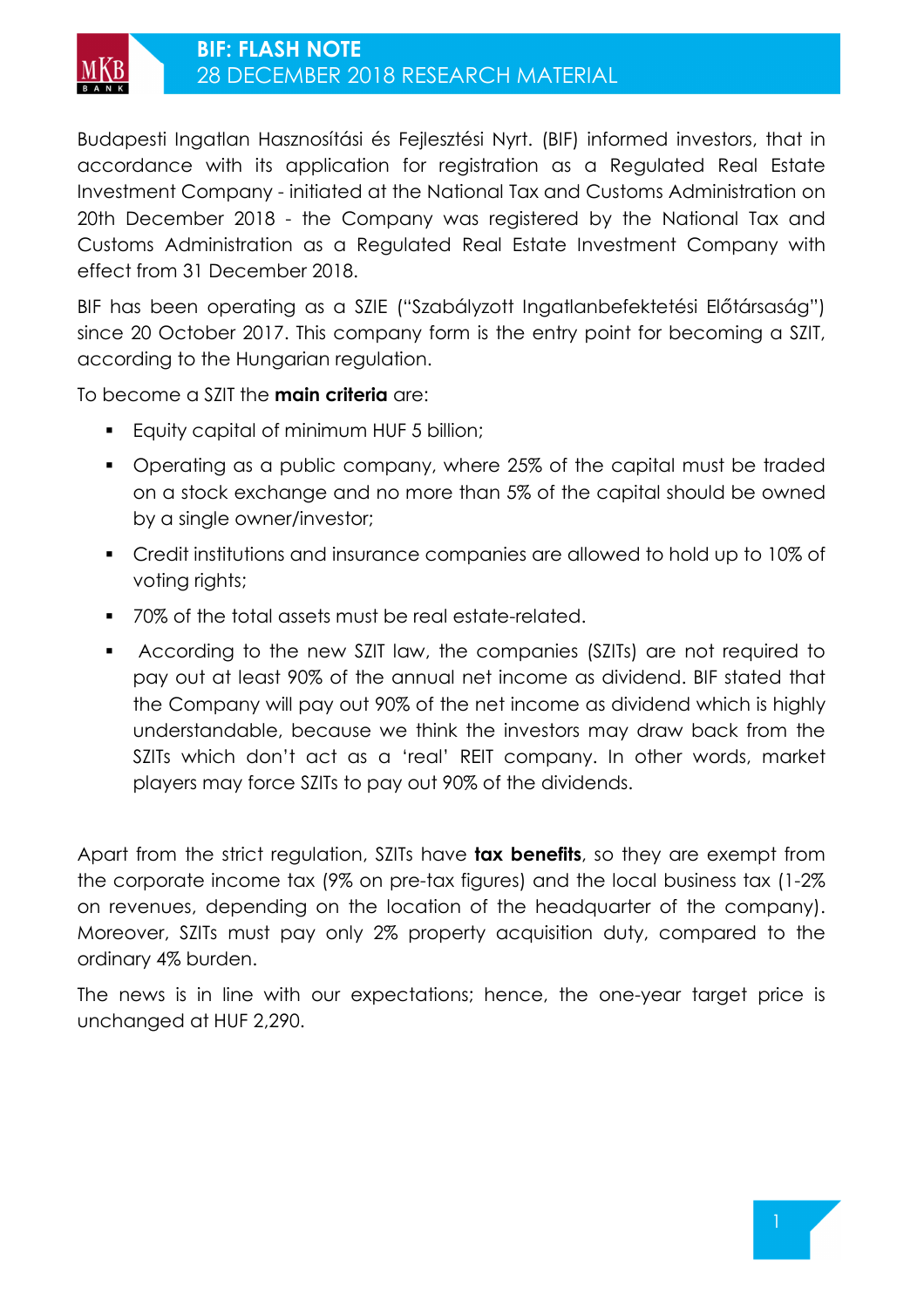

 $M_{B A N K}$ 

Csaba Debreczeni debreczeni.csaba@mkb.hu Tel: +36-1-268-8323

Balázs Rácz racz.balazs@mkb.hu Tel: +36-1-268-7388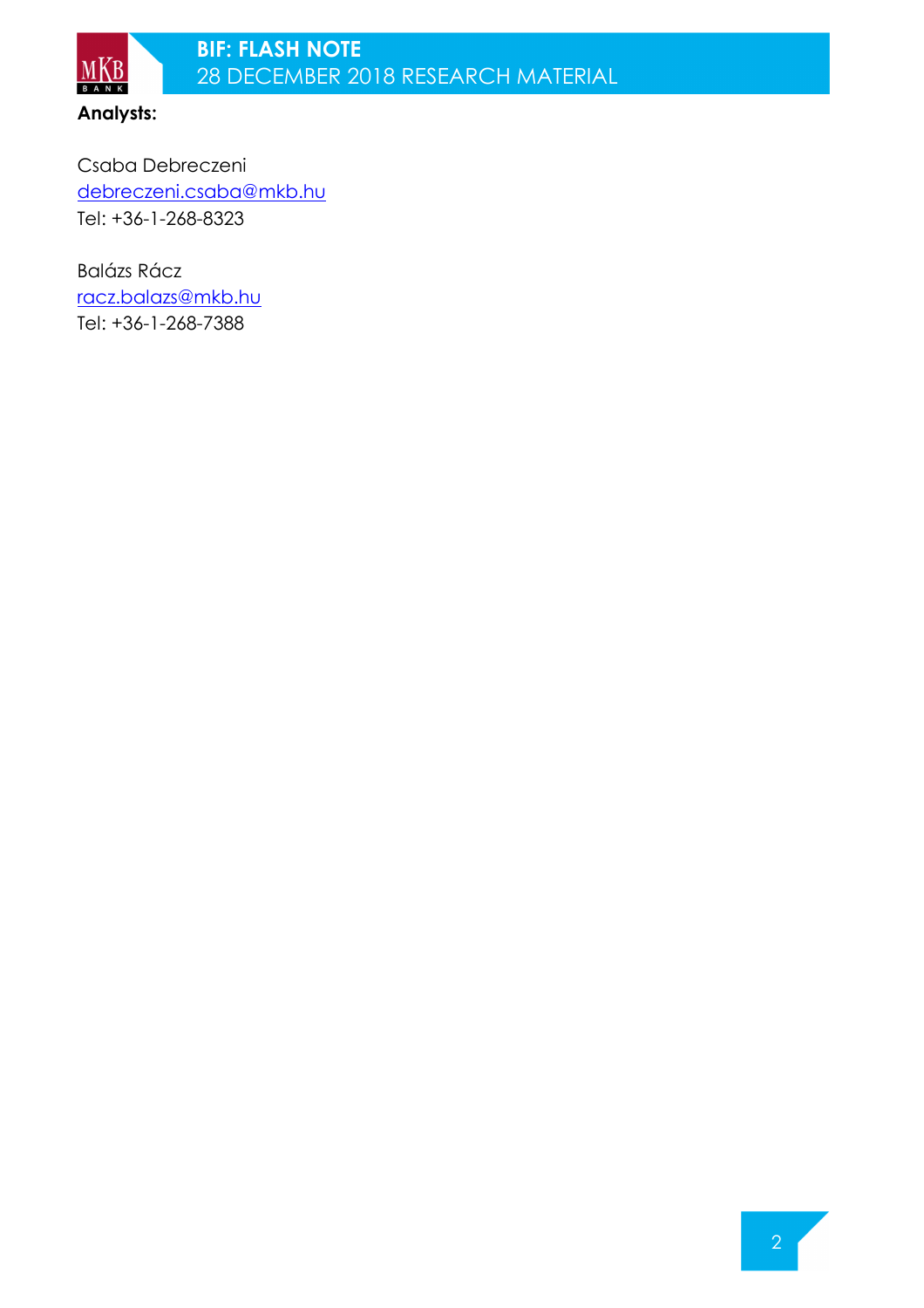

1. This research was prepared by the assignment of Budapest Stock Exchange Ltd. (registered seat: 1054 Budapest, Szabadság tér 7. Platina torony I. ép. IV. emelet; company registration number: 01-10-044764, hereinafter: BSE) under the agreement which was concluded by and between BSE and MKB Bank Ltd. (registered seat: H-1056 Budapest Váci utca 38., company registration number: 01-10-040952, hereinafter: Investment Service Provider)

2. BSE shall not be liable for the content of this research, especially for the accuracy and completeness of the information therein and for the forecasts and conclusions; the Service Provider shall be solely liable for these. The Service Provider is entitled to all copyrights regarding this research/commentary however BSE is entitled to use and advertise/spread it but BSE shall not modify its content.

3. This research shall not be qualified as investment advice specified in Point 9 Section 4 (2) of Act No. CXXXVIII of 2007 on Investment Firms and Commodity Dealers and on the Regulations Governing their Activities. Furthermore, this document shall not be qualified as an offer or call to tenders for the purchase, sale or hold of the financial instrument(s) concerned by the research/commentary.

4. All information used in the publication of this material has been compiled from publicly available sources that are believed to be reliable; however MKB Bank does not guarantee the accuracy or completeness of this material. Opinions contained in this report represent those of the research department of MKB Bank at the time of publication and are subject to change without notice.

5. Past performance is not necessarily a guide to future performance. Forward-looking information or statements in this report contain information that is based on assumptions, forecasts of future results, estimates of amounts not yet determinable, and therefore involve known and unknown risks, uncertainties and other factors which may cause the actual results, performance or achievements of their subject matter to be materially different from current expectations. Investors are advised to assess the nature and risks of the financial instruments and investment services. A well-founded investment decision can be made only in possession of all the relevant information, therefore investors are hereby explicitly advised to read carefully the information material, contractual provisions, conditions list and general business terms in order to be able to decide if the investment is in line with their risk bearing capacity. MKB Bank also recommends collecting information about the tax consequences and other relevant laws concerning investment services in the financial instruments mentioned in this document.

6. This document is provided for information purposes only, therefore the information provided in or derived from it is not intended to be, and should not be construed in any manner whatsoever as personalised advice or as a solicitation to effect, or attempt to effect, any transaction in a financial instrument (e.g. recommendation to buy, sell, hold) or as a solicitation to enter into an agreement or to any other commitment with regards to the financial instrument discussed. Any such offer would be made only after a prospective participant had completed its independent investigation of the securities, instruments, or transactions and received all information it required to make its investment decision. MKB Bank excludes any liability for any investment decision based on this document.

7. MKB Bank is entitled to provide market making, investment services or ancillary services regarding the financial instruments discussed in this document. MKB Bank provides investment services to BIF.

8. Content of this material enjoys copyright protection according to Act LXXVI. of 1999 on copyright, and may therefore be copied, published, distributed or used in any other form only with prior written consent of MKB Bank. All rights reserved. Unauthorized use is prohibited.

## **Prior researches**

MKB Bank wrote an initiation report on 29 June 2018. The research is available on the web page of the BSE (Budapest Stock Exchange):

https://bet.hu/Kibocsatok/BET-elemzesek/elemzesek/bif-elemzesek

**Methodology used for equity valuation and recommendation of covered companies**